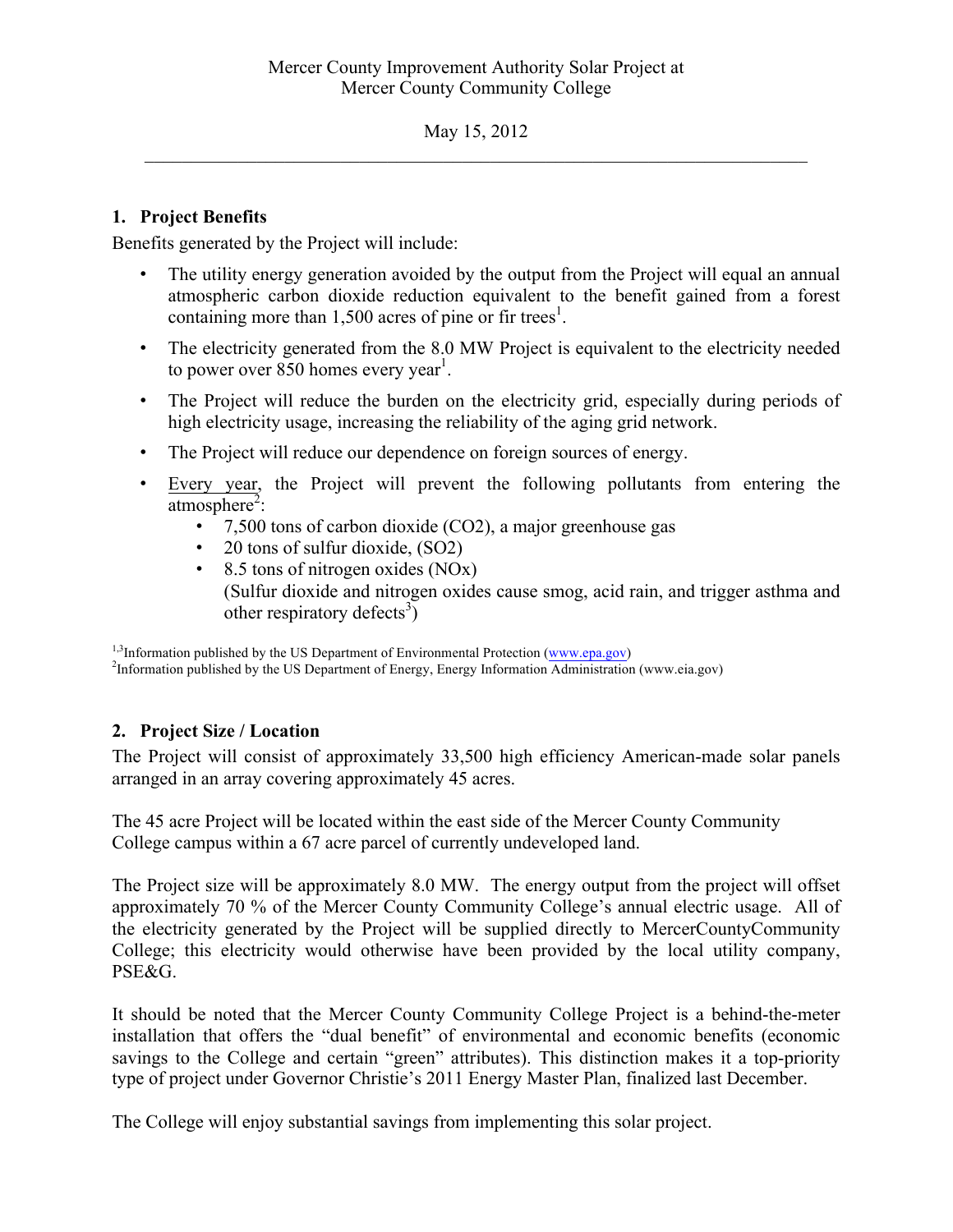### **3. Project Ownership**

The ownership of the Project has been structured as a Lease – Purchase transaction. The Mercer County Improvement Authority is the title owner of the Project under State law. Mercer County Improvement Authority and Mercer County Community College have entered into a 15-year lease with the SunLight General Mercer Solar company. The lease transfers all benefits and burdens of ownership to SunLight General Mercer Solar, including the right to sell energy to the College. SunLight General Mercer Solar is able to offer energy from the Project to Mercer County Community College at a rate of 3 cents per kilowatt hour as opposed to the 14 cents per kilowatt hour that Mercer County Community College currently pays to its local utility, PSE&G.

## **4. Project Construction**

The Project will be constructed by MasTec Renewables Construction Company. Based upon the currently contemplated schedule, construction should begin sometime in June 2012 and is expected to be completed within 3-4 months.

# **5. Use of Energy**

All energy derived from the Project will be directed to the Mercer County Community College, and the Project will be "Net-Metered". Simply put, this means that the project will supply electricity to the College at a connection point that is behind the College's PSE&G utility electricity meter.

Net-Metering means that, if at any given time, the College is consuming *more* electricity than the Project can provide, then additional electricity will be drawn from the utility grid to make up the difference. At those times the College will be charged for that electricity provided by the utility. Conversely, if at any given time the College is consuming *less* electricity than the Project can provide, then the College's meter will 'run backwards'. At these times electricity will be provided back to the utility grid, and the College will receive a credit from the utility company for that electricity. During the course of an entire year the College's utility meter will have run forwards more often than it has run backwards, meaning that the College will remain as a net *consumer* of electricity from the grid during each year.

All on-site solar projects in New Jersey utilize Net-Metering. Net-Metering laws prohibit a project from generating more electricity than the host facility can utilize on an annual basis. For this reason, the Project has been sized to generate less energy than MercerCountyCommunity College uses on an annual basis.

To be clear, the Project will **NOT** be selling wholesale electricity to the electric grid. The College's electricity meter will sometimes run backwards, but it will run forwards more often. Consequently, taken over the course of a year, all of the electricity produced by the Project will be consumed by the College.

Finally, Net-Metering laws do not allow electrical energy from the Project to be distributed to any specific off-site location, other than in accordance with the Net-Metering process.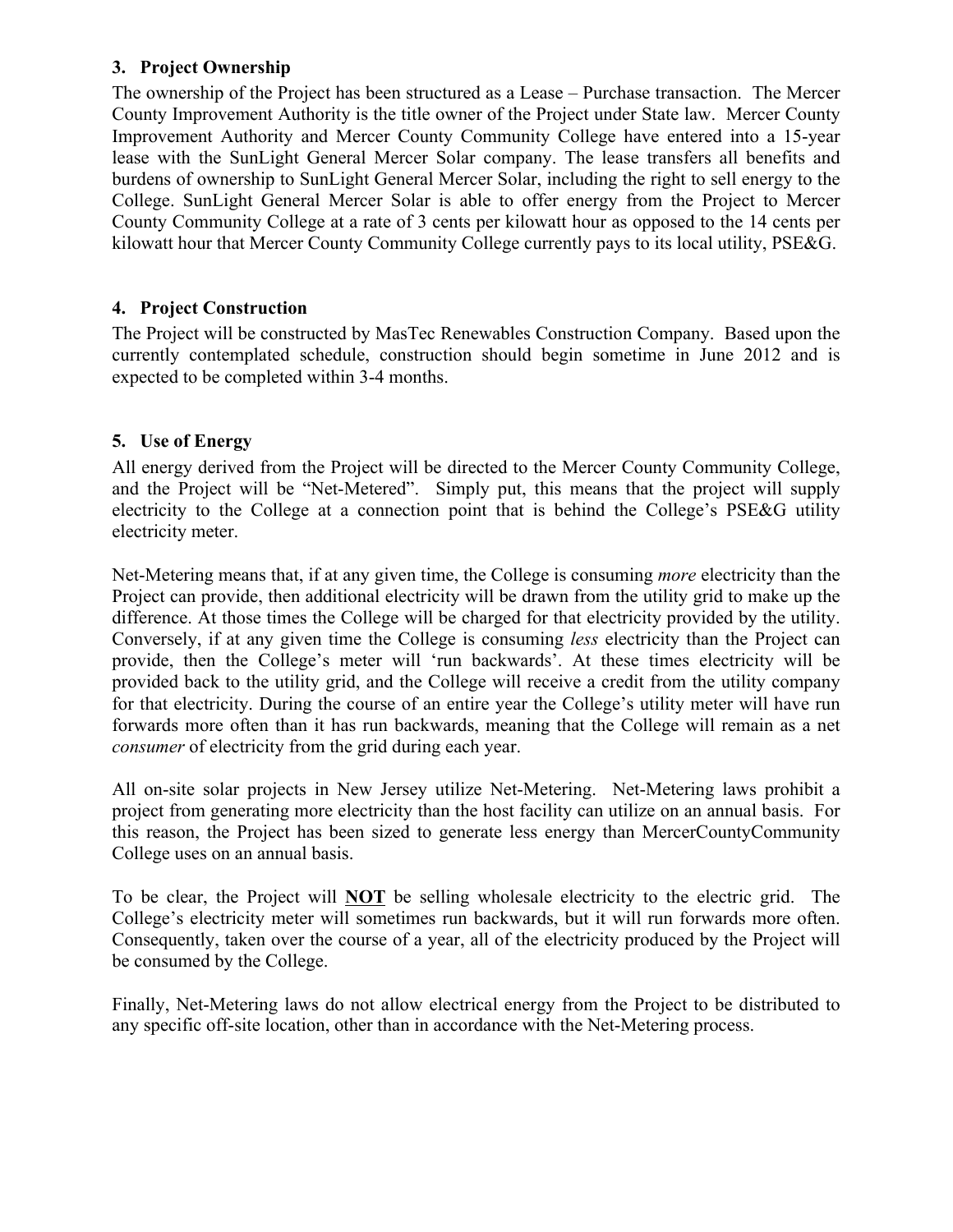### **6. Communication with Residents**

Mercer County Community College, Mercer County Improvement Authority and SunLight General Capital have held meetings with residents in the area of the Project to discuss the Project and provide information. The parties have also planned additional meetings to take place during the construction process. These meetings include:

- 1. **June 21 2011 – 7:00pm Initial Meeting at Mercer County Community College -** Residents were briefly informed about the Project, but only preliminary information was provided because not all project-related details were known
- 2. **April 4, 2012 – 6:30 pm at Mercer County Community College** a presentation was provided to the attendees, followed by a two-hour question-andanswer period. Specific visual concerns will be reviewed and addressed on a resident-by-location basis. The College committed to scheduling a follow-up meeting a couple of weeks after construction was initiated to make sure the residents are kept fully informed.
- 3. **April 11, 2012 – 9:00 am at Mercer County McDade Administration Building (Mercer County Planning Board and Engineering Dept)** – the Project details were presented by the team, and questions were asked by the Mercer County Planning Board, the Mercer County Engineer, and the Mercer County Soils Conservation District. Additionally, local residents were given an opportunity to ask questions. The project was approved by the Planning Board and by the Engineer.
- 4. In addition, there were several publicly-advertised meetings between the MCIA, Mercer College and the Board of Chosen Freeholders to discuss the Project during the Request for Proposal and subsequent stages.

### **7. Specific Responses to Resident Concerns**

The following responses have been provided to local resident concerns on multiple occasions, and are provided here in addition and for the record:

- *a. From what materials are the panels made? Do they contain cadmium?* The solar panels are manufactured primarily from glass, silicon, copper and aluminum. These materials are non-hazardous, non-toxic and non-polluting. The solar panels do not contain cadmium.
- *b. Will the solar PV system have any effect upon groundwater contamination?* The solar PV system will have no effect upon any existing groundwater contamination conditions.
- *c. Will the solar PV system cause flooding or change the water flow patterns in the area?*

The solar PV system will have no effect upon flooding, wetlands, and water runoff volume or water runoff patterns. The system is subject to New Jersey Department of Environmental Protection (DEP) criteria and standards, including wetlands impact and storm-water impact. The DEP is unable to approve any project if it adversely impacts wetlands or storm-water management. Soil hydrology studies have been performed to verify this.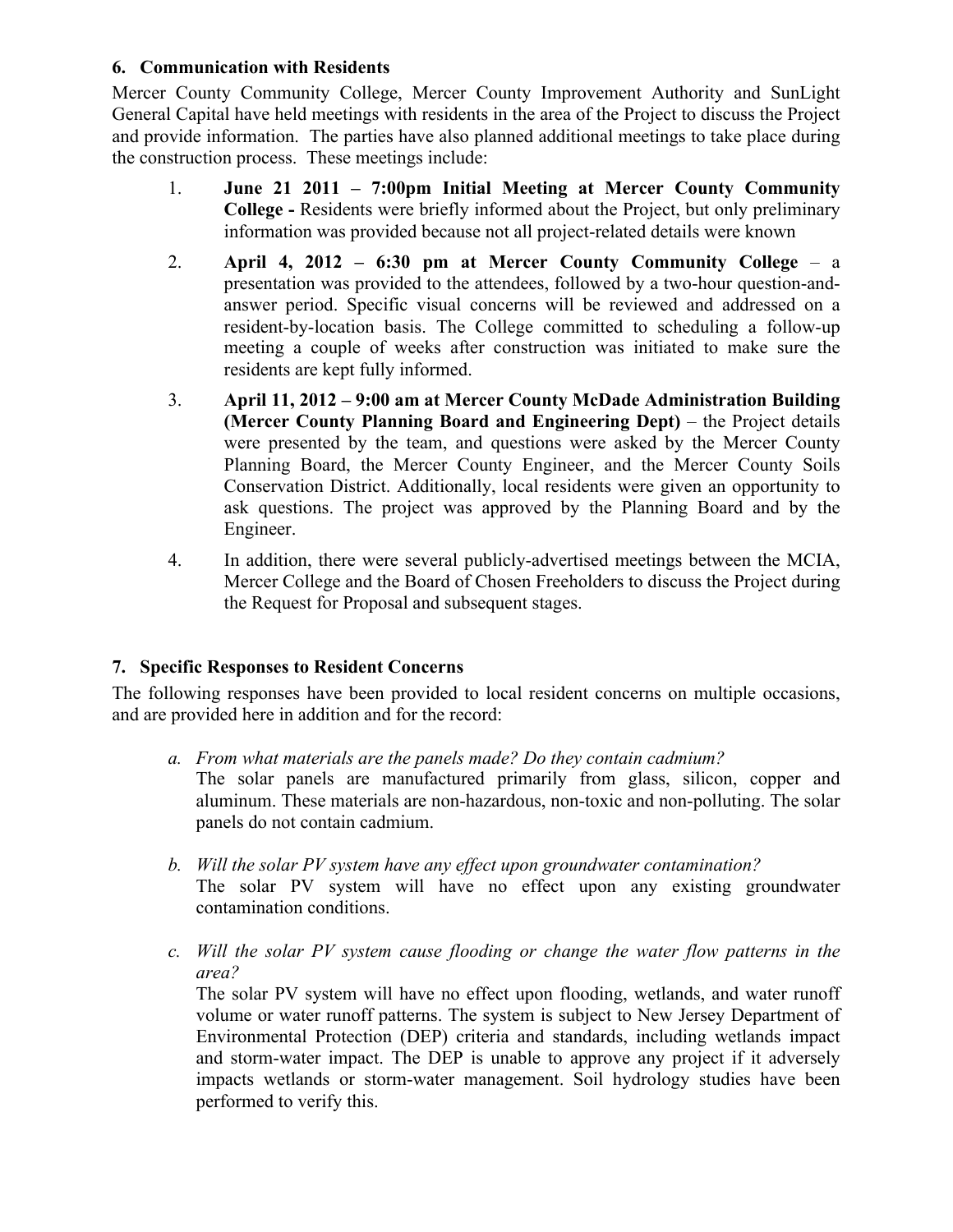*d. Will herbicides be used to remove existing vegetation prior to construction, or will they subsequently be used to manage vegetation growth?*

No, herbicides will not be used in either case. The solar PV array is designed to allow the entire array area to be mown on a periodic basis in order to control vegetation growth within the array fence-line.

*e. Is the system safe?*

The system is designed, and will be built, in full accordance with the requirements of the International Building Code (IBC). Key elements of the IBC include compliance with the National Electrical Code (NEC) and ASCE-7. The NEC specifies the minimum electrical design and construction requirements of this system, and ASCE-7 specifies the minimum civil engineering design and construction requirements of the system. The ASCE-7 engineering design and construction requirements address the maximum expected wind loads, seismic loads, and snow loads for the locality.

The system components are designed and tested for compliance with all applicable codes and standards. These include Underwriter's Laboratories (UL), the Institute of Electrical and Electronic Engineers (IEEE), and the American Society for the Testing of Materials (ASTM).

*f. Will the system catch fire?*

No. The system is designed, and will be constructed, in full accordance with the requirements of the National Electrical Code, a publication of the National Fire Protection Association. The system will be constructed by the highly skilled New Jersey local union labor force, and construction and installation quality control will be performed at multiple levels including by MasTec Renewables Construction Company, the Sunlight General Capital, Mercer County Improvement Authority and its Construction Manager (BSG), PSE&G, and the Township of West Windsor.

In addition to their existing knowledge and experience with electrical and solar PV system emergency response practices, the local fire departments will be trained in the layout, operation and specific details of this particular solar PV system.

*g. Is the system noisy?*

Solar panels are silent in operation. The inverters generate low noise levels during daylight hours when in operation, the sound level being analogous to the noise emitted by a modern automobile when standing still and with the engine idling. This sound cannot generally be heard beyond a distance of 30ft from the inverter. The inverters are silent at night. The inverters, which are distributed around the site, have been located at least 150ft from all neighboring residences. At that distance, they do not present any noise issue to any nearby residence.

*h. What will be planted under the panels?*

A State (Mercer County Soils Conservation District) specified and approved seed mix will be planted underneath the panels. This is tailored to the full-shade / partial-shade conditions encountered in these areas.

*i. Will the land be permanently damaged by the PV system?*

A construction plan has been developed with, and approved by, the Mercer County Soils Conservation District. This construction plan is designed to prevent soils compaction and topsoil/subsoil co-mingling. Following construction and vegetation planting, the condition of the array site will actually be better than its present postfarmed condition.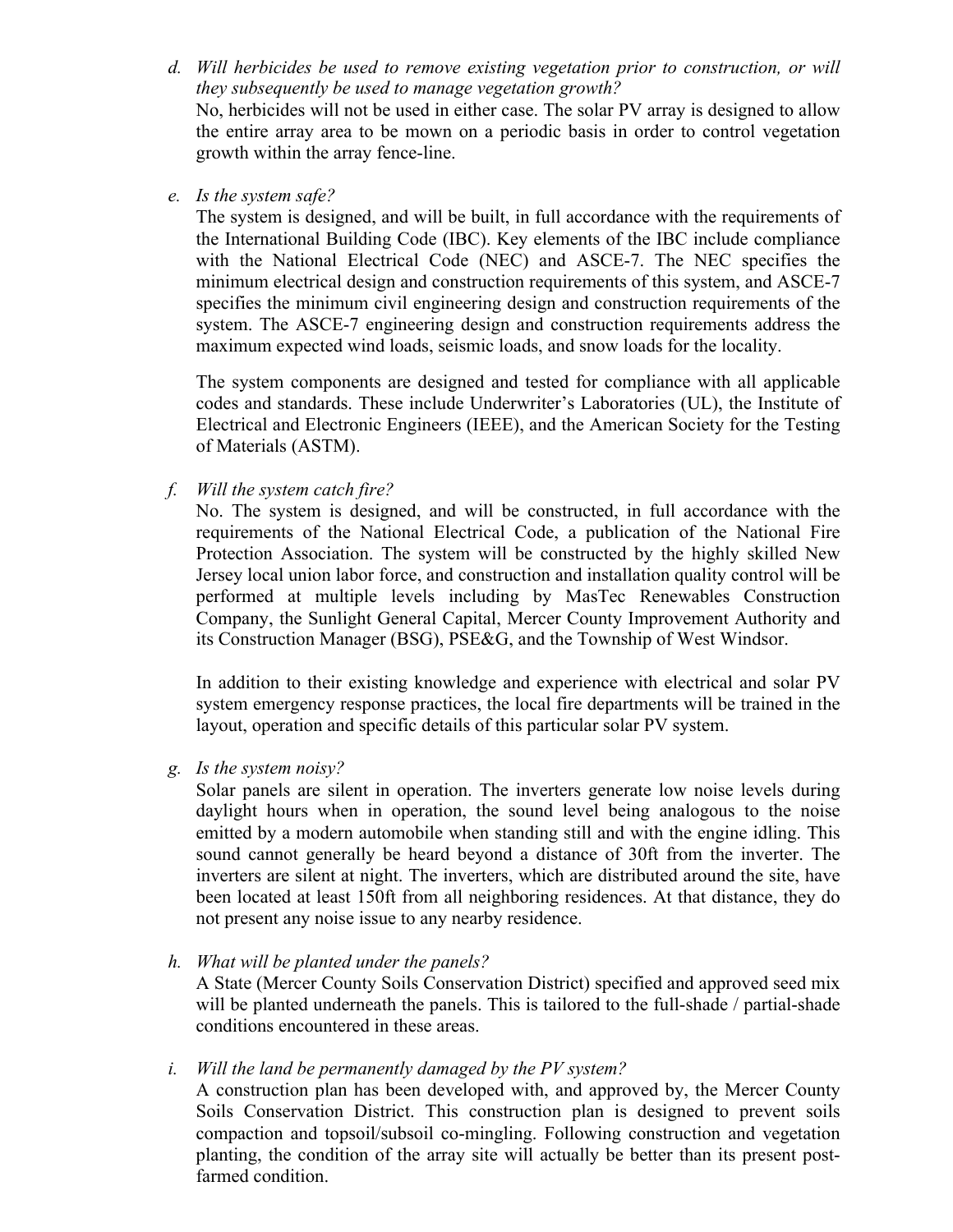*j. Concerns have been raised that farmland is being eradicated in order to build the solar project. Is this true?* This property is not currently being used as farmland, and was never planned to be used as farmland by the College or the College's Master Plan. It is property owned by the College, and has always intended to be used to support the operations of the College.

*k. Why not install the system on college rooftops?*

All of the rooftops within the college have been fully reviewed for their solar PV system viability. In each and every case the roofs are either small, highly shaded due to differing roof heights and other rooftop equipment, heavily obstructed with rooftop HVAC and communications equipment, too old, not sufficiently strong to support additional equipment, or a combination of several of these factors. In summary, the college rooftops are not a viable option for a solar PV system.

*l. Why not install the system on college parking lots?* The college's parking lots are not suitable for the installation of a solar PV system. The parking lots are not oriented appropriately for solar PV electricity production.

*m. What type of screening will be implemented for the Project?*

Discussions concerning vegetative screening along Old Trenton Road have been had with West Windsor Township's Director of Community Development and Landscape Architect. Additional discussions will be held directly with individual residents concerning screening of individual properties. It is anticipated that West Windsor Township's Director of Community Development and Landscape Architect will attend these meetings along with members of the project team.

*n. Is the land zoned for this use?*

Yes, the land is zoned for educational use and the solar PV system serving only college operations and instructional programs is a valid primary use for that land under this zoning distinction.

*o. What will the system look like?*

An 8-foot high fence will surround the solar PV array site. At this time, it is anticipated that an evergreen arborvitae screening hedge will be planted in areas where the fence-line is adjacent to a neighboring domestic residence, which will block the view of both the fence and the solar PV array from those residences.

Final details of the screening will be discussed with the residents and the West Windsor Landscape Architect.

*p. Will deer be able to get into the array site?*

The fence height is designed to minimize the chances of deer entering the array site. This is in accordance with the USDA National Wildlife Research Center guidelines for white-tailed deer.

### *q. Will the solar array cause more deer to be killed by traffic?*

The solar array site does not present a barrier to deer movement in the area, and the solar array fence-line does not border any roadways. Deer can walk near the array fence-line without being forced onto or near to active public roadways.